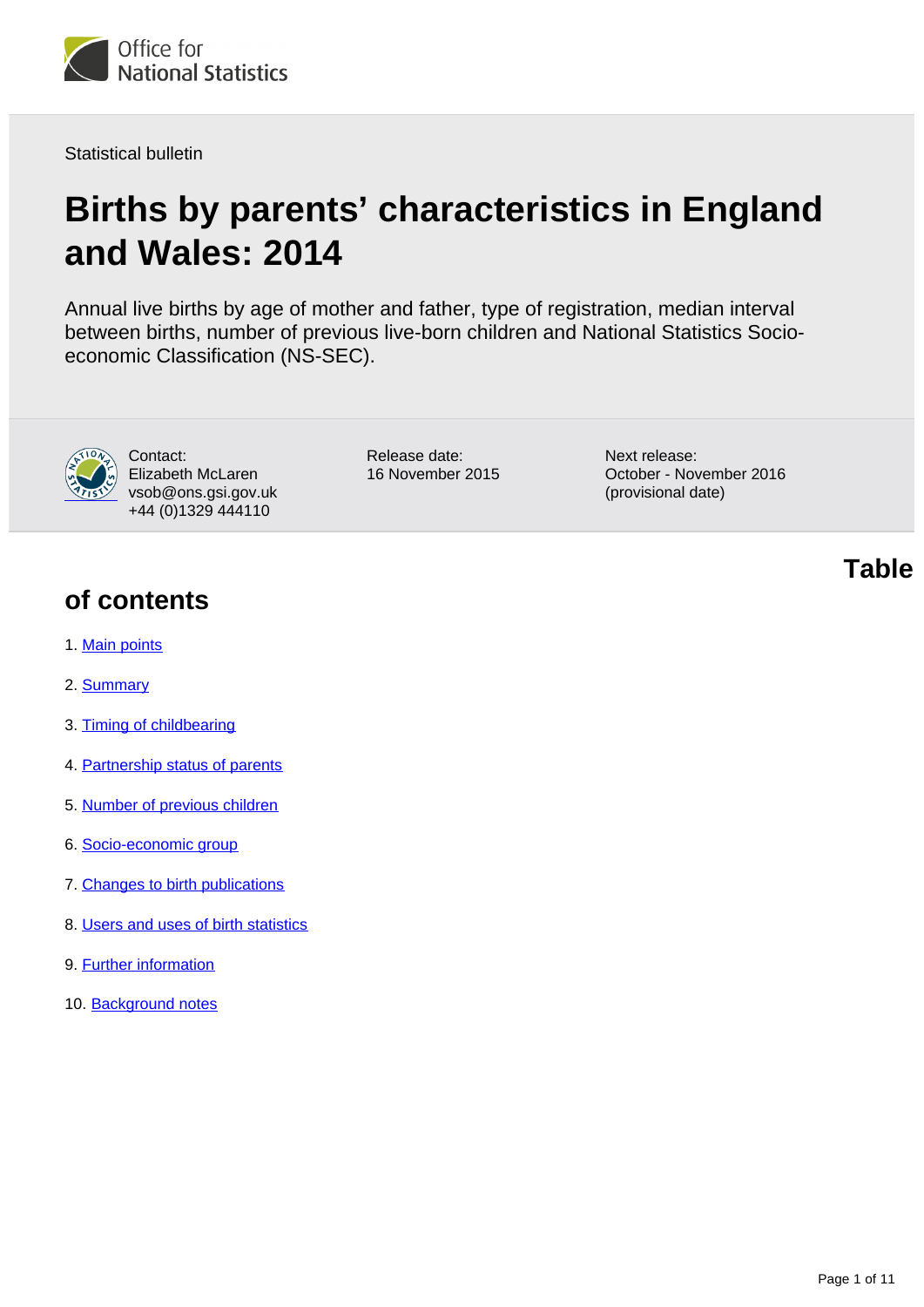# <span id="page-1-0"></span>**1 . Main points**

- In 2014, over half (52%) of all live births were to mothers aged 30 and over and two-thirds (67%) of fathers were aged 30 and over
- The average age of all fathers increased to 33.1 years in 2014, compared with 32.9 years in 2013. For mothers the average age was 30.2 years compared with 30.0 in 2013
- The average age of first time mothers was 28.5 years in 2014, compared with 28.3 years in 2013
- In 2014, 84% of babies were registered by parents who were married, in a civil partnership or cohabiting
- In 2014, 38% of live births were first births, 36% were second births and 16% were third births

### <span id="page-1-1"></span>**2 . Summary**

This bulletin presents statistics on live births in England and Wales in 2014 by characteristics of the parents.

This package contains birth statistics by:

- age of mother (including average age of mother by birth order)
- type of registration (within marriage/civil partnership, joint, sole)
- marital status
- median interval between births
- number of previous live-born children
- age of father (including the average age of father)
- National Statistics Socio-economic Classification (NS-SEC) of household as defined by occupation

Many of the main summary figures included in this release have been published previously. This is however the first time that birth statistics for 2014 have been published by registration type (including a breakdown by age of mother and father), single year of age of mother, age of father and NS-SEC of the household. Also released for the first time, are birth statistics for 2014 showing the average age of mother by birth order (first child, second child, etc), median interval between births and number of previous live-born children by age of mother.

# <span id="page-1-2"></span>**3 . Timing of childbearing**

Babies born in England and Wales in 2014 were most likely to have a mother aged 25 to 34, with over a half (59%) of mothers in this age group. A further 20% of babies were born to mothers aged under 25, while 21% had mothers aged 35 and over at the time of birth.

In 2014, there were 3 times as many births to mothers aged 25 to 34 than to mothers aged under 25 (Figure 1). The number of births to women aged 25 to 34 has exceeded the number to women aged under 25 every year since 1938 except in the 5 year period from 1967 to 1971. In 2014, there were more births to women aged 35 and over than to those under 25 for the first time.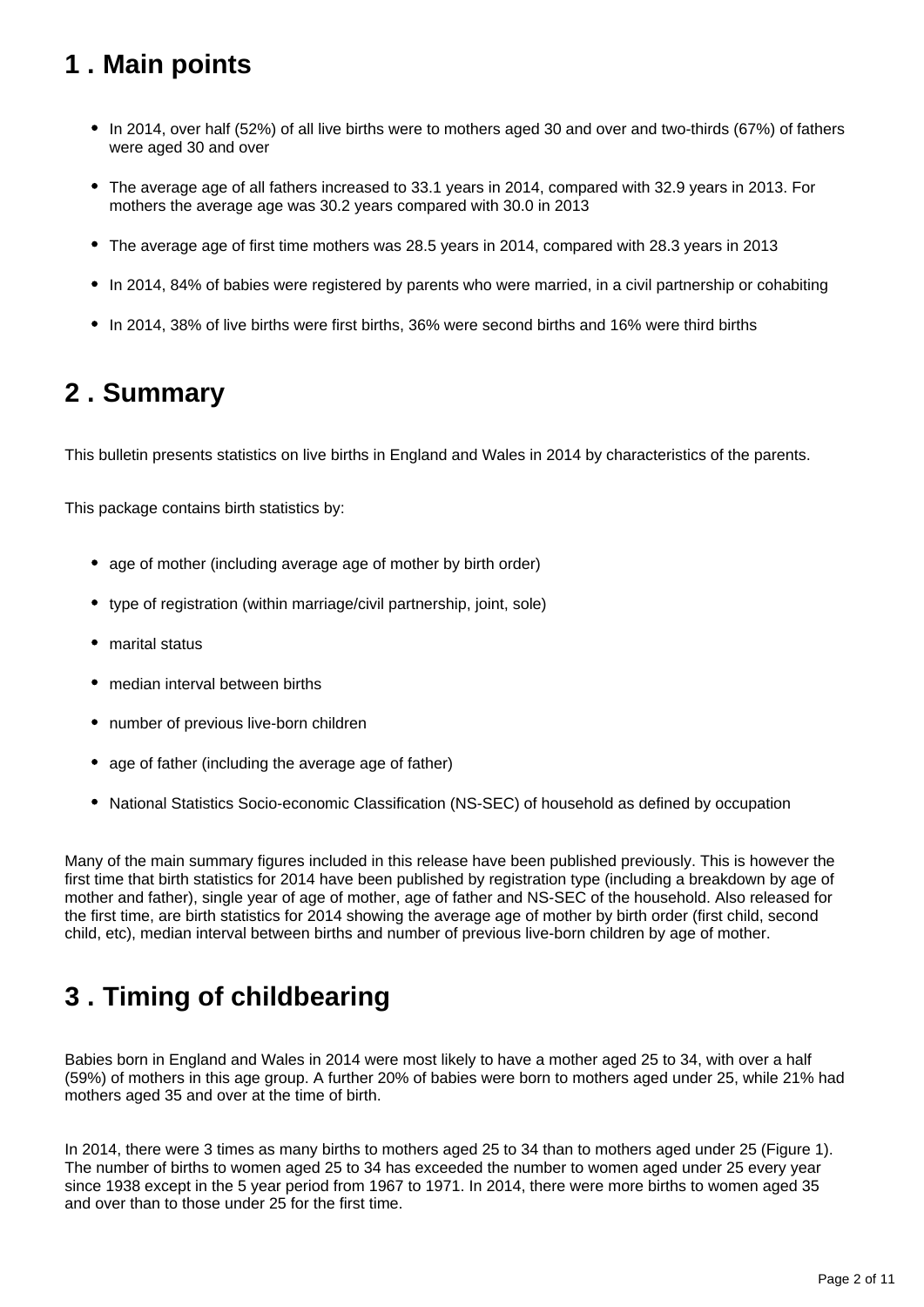

#### **Source: Office for National Statistics**

Fathers tend to be older than mothers (Figure 2). In 2014, two-thirds (67%) of babies had fathers aged 30 and over (sole registered births, where the father's information is not available, have been excluded). The percentage of fathers aged 30 and over has remained relatively unchanged over the last decade (66% of babies were fathered by men in this age group in 2004).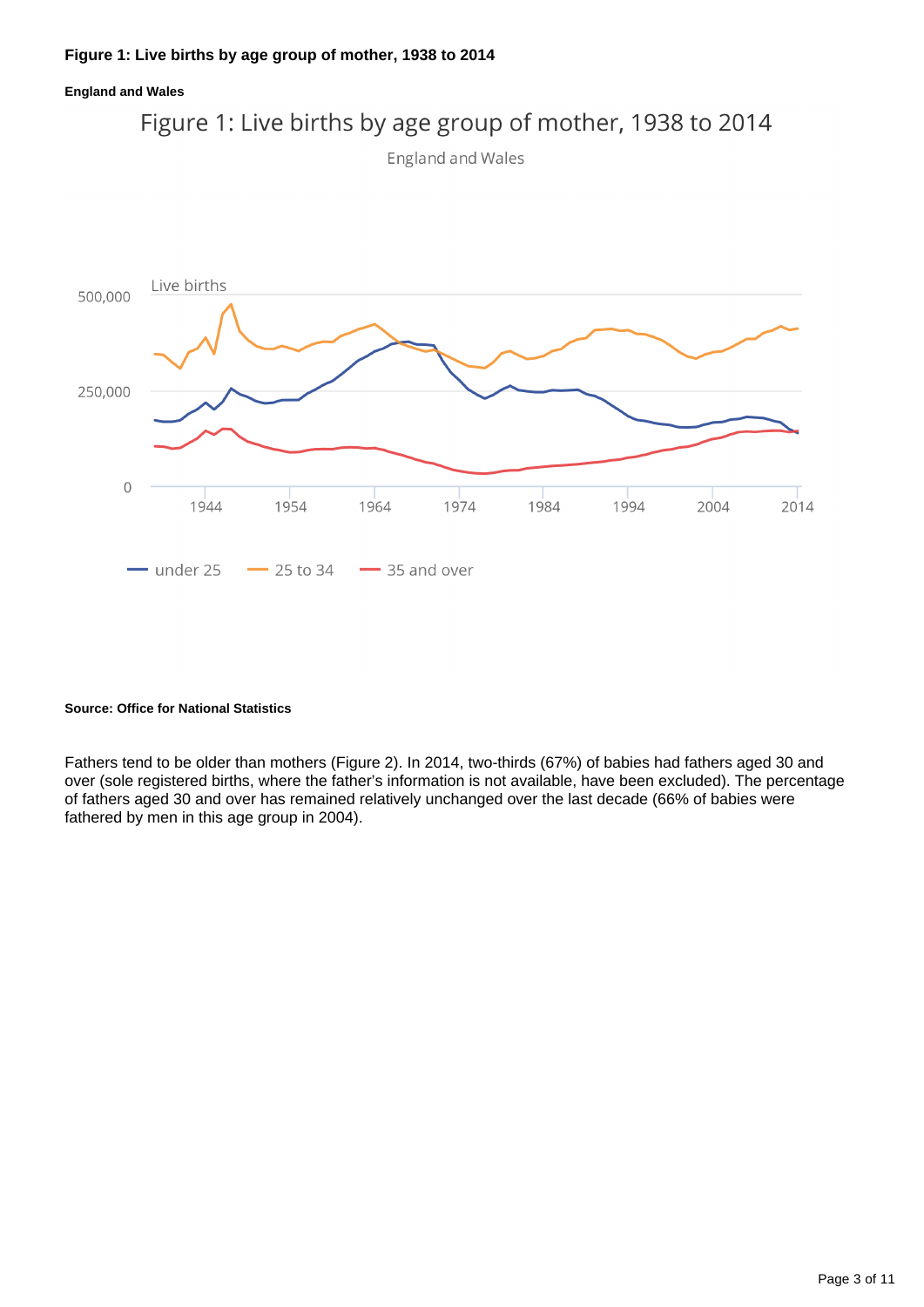

Figure 2: Live births by age group of mother and father, 2014



#### **Source: Office for National Statistics**

In 2014, the standardised average (mean) age of all mothers giving birth in England and Wales was 30.2 years, a small increase compared with 30.0 years in 2013 (background note 5 has more information). A similar increase was recorded among the average age of fathers, increasing from 32.9 years in 2013 to 33.1 years in 2014.

Between the mid-1940s and mid-1970s, the average age of mother decreased by just less than 3 years (29.3 years in 1944 to 26.4 years in 1973 to 1975). Since 1975 the average age of mother has generally increased. The overall rise since 1975 reflects the increasing numbers of women who have been delaying childbearing to later ages. Possible influences include; increased participation in higher education, increased female participation in the labour force, the increasing importance of a career, the rising opportunity costs of childbearing, labour market uncertainty, housing factors and instability of partnerships ([Fertility postponement and educational](http://www.tandfonline.com/doi/pdf/10.1080/00324728.2012.697569)  [enrolment\)](http://www.tandfonline.com/doi/pdf/10.1080/00324728.2012.697569). The average age of father has followed a similar trend since 1964 (figures only available from this point) with the average age of father consistently being around 3 years higher than the average age of the mother.

These figures refer to all births; however, the standardised average age of women having a first birth in 2014 was 28.5 years, compared with 28.3 in 2013 and 27.1 in 2004 (background note 6 has more information). Changes in the average age of mother for first births since 1940 mirror changes in the average age of all mothers.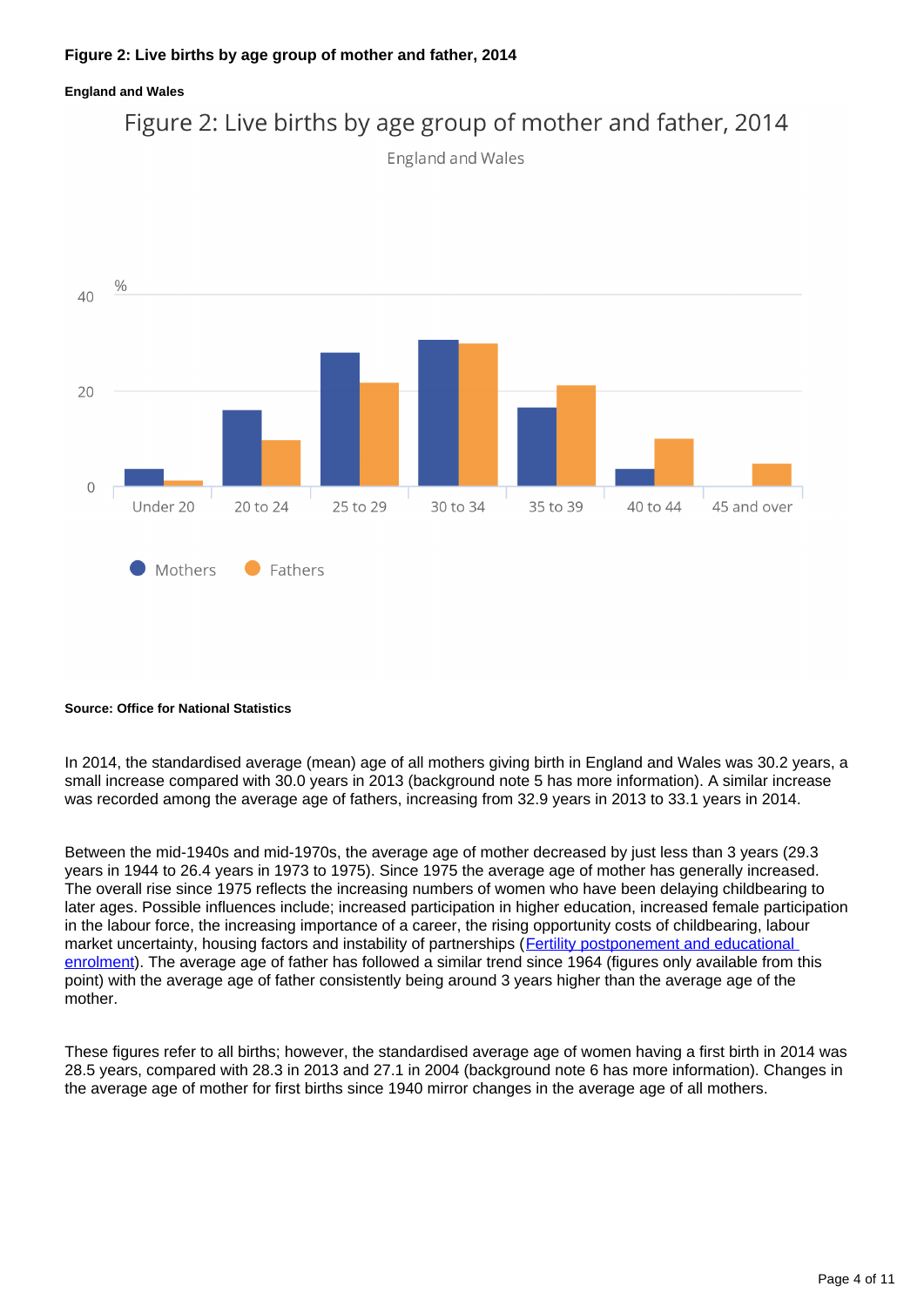# <span id="page-4-0"></span>**4 . Partnership status of parents**

Marriage or civil partnership (background note 4) remains the most common family setting for births in England and Wales as a whole, despite the steady fall in the percentage of births registered to married couples since the 1960s. In 2014 just over half of births occurred within marriage or civil partnership (53%) compared with 58% in 2004 and 93% in 1964.

The percentage of births occurring outside marriage or civil partnership (47% in 2014) varies considerably by age. Almost all women (96%) aged under 20 who gave birth in 2014 were not married or in civil partnership. In contrast, at ages 30 to 34 and 35 to 39 the majority of women giving birth were either married or in a civil partnership, with only 33% and 32% of births outside marriage/civil partnership respectively; the lowest percentage across all the age groups.

In 2014, the percentage of births occurring outside marriage or civil partnership was higher for all age groups compared with 2004.

Babies born within marriage/civil partnership are more likely to have an older father. Nearly two-thirds (63%) of babies born within marriage/civil partnership in 2014 had fathers aged 30 to 39. For babies born outside marriage /civil partnership 38% had fathers aged 30 to 39 while 50% had fathers aged under 30.

Births outside marriage or civil partnership can be registered jointly by both the mother and father/second parent (background note 4), or solely by the mother. Where the birth is jointly registered and the parents give the same address, it can be inferred that they are cohabiting (couples who are not married but living together). The proportion of births registered to cohabiting parents has increased in recent years (Figure 3) with 32% of all births being registered to cohabiting parents in 2014, compared with 27% in 2004 and 10% in 1986 (the first year these figures were available). This trend is consistent with increases in the number of couples cohabiting rather than entering into marriage or civil partnership (**Families and households**). In contrast, the percentage of births registered solely by the mother has fallen slightly over the last 10 years from 7.1% in 2004 to 5.4% in 2014. In 1986 7.2% of births were registered by the mother alone.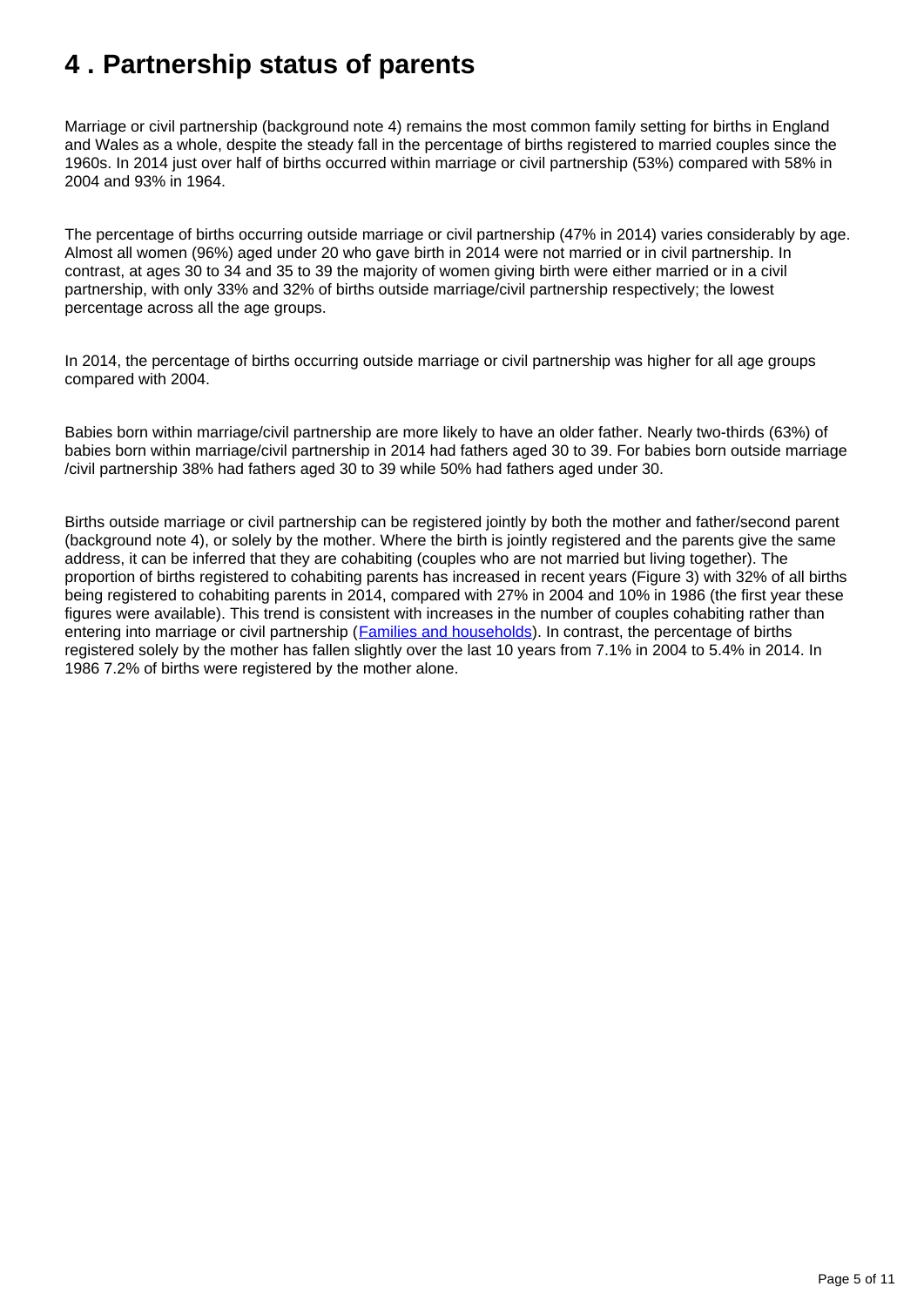### Figure 3: Live births by type of registration, 1986, 2004 and 2014

England and Wales



#### **Source: Office for National Statistics**

#### **Notes:**

1. Percentages may not sum due to rounding

Overall, 84% of births in 2014 were to parents who were married, in a civil partnership or cohabiting. Of the remainder, a further 10% of births were registered jointly by parents living at separate addresses, while only 5.4% were registered by the mother alone.

Births to mothers aged under 25 were most likely to be jointly registered by cohabiting parents, while for women aged 25 and over, marriage/civil partnership was the most common family setting for births, followed by cohabitation (Figure 4). The percentage of births which were either jointly registered by parents living at different addresses or solely registered by the mother was higher among women aged under 25 than among older mothers.

An article on [fertility and partnership status \(2.5 Mb Pdf\)](http://www.ons.gov.uk/ons/rel/population-trends-rd/population-trends/no--140--summer-2010/population-trends---no--140.pdf) provides a more detailed analysis of births by registration type for the period 1991 to 2008.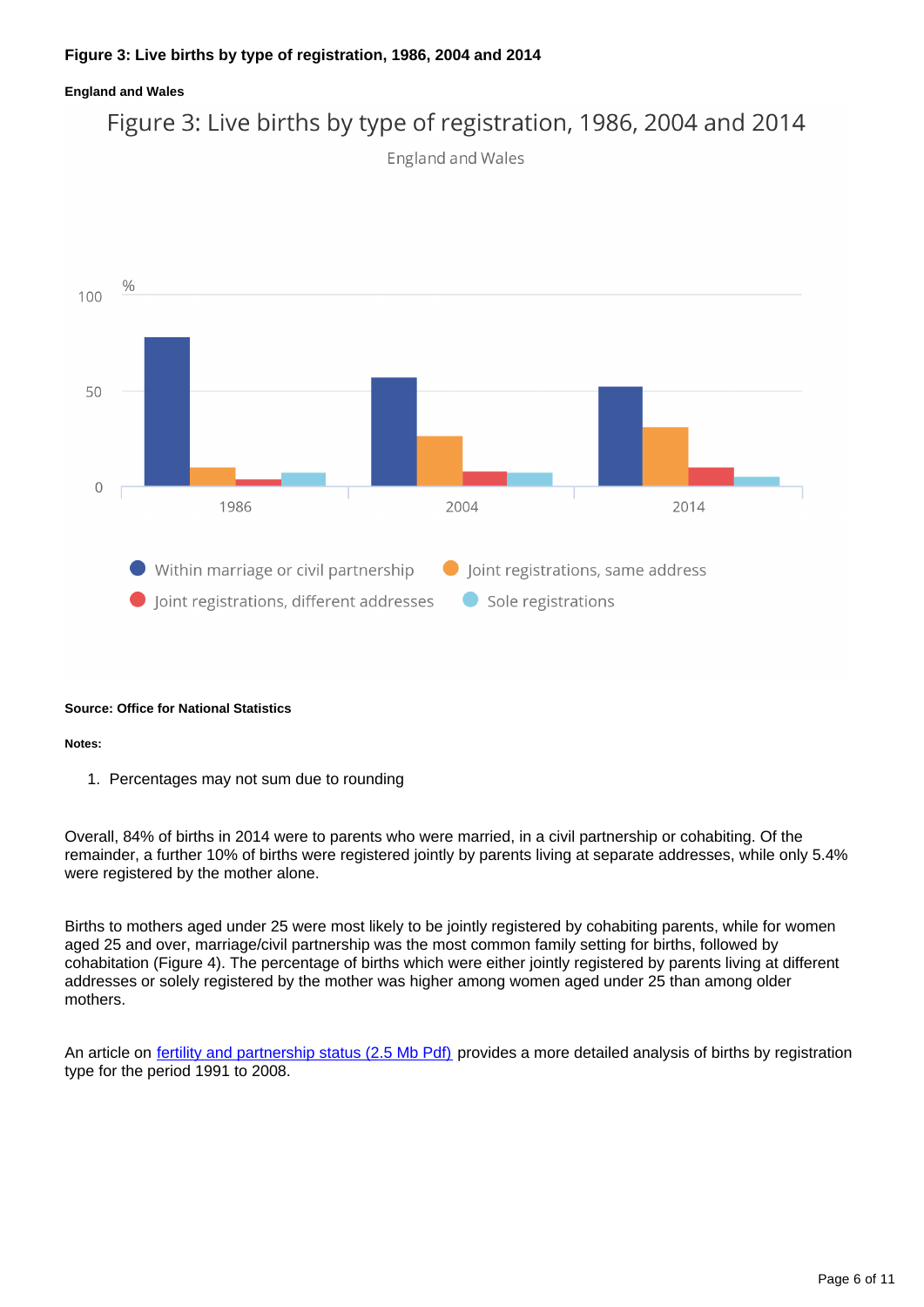





#### **Source: Office for National Statistics**

#### **Notes:**

1. Percentages may not sum due to rounding

### <span id="page-6-0"></span>**5 . Number of previous children**

In 2014, 38% of live births were first births, 36% were second births and 16% were third births.

More detailed statistics on family size can be found in our [Childbearing for women born in different years release](http://www.ons.gov.uk/ons/rel/fertility-analysis/childbearing-for-women-born-in-different-years/2014/index.html), which includes data tables on:

- average number of live-born children by age and year of birth of woman
- proportion of women who have had at least 1 live birth, by age and year of birth of woman. The proportion of women who have not had children is also available
- percentage distribution of women of childbearing age by number of live-born children, by age and year of birth of woman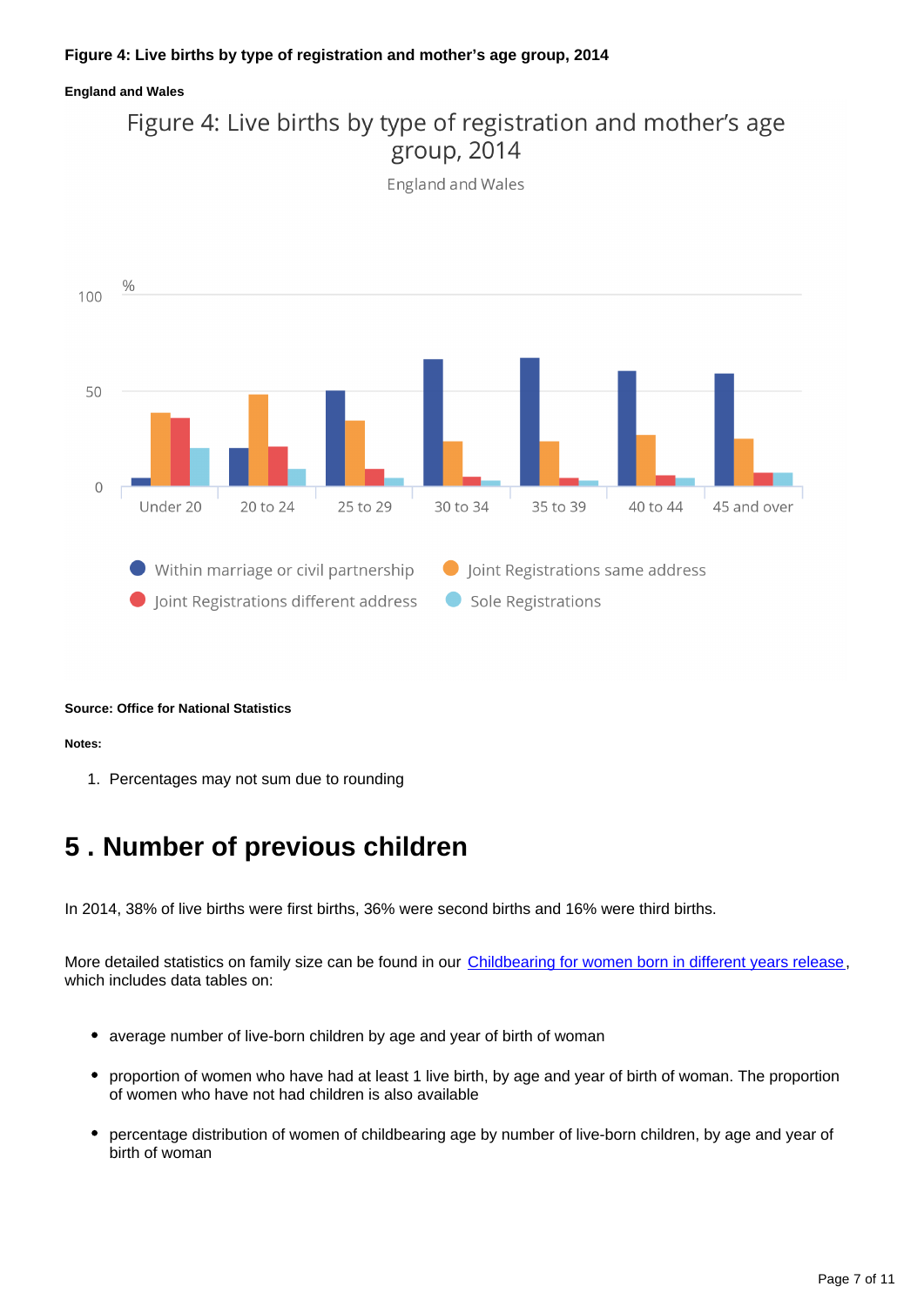An interactive web page on [changing family size](http://www.neighbourhood.statistics.gov.uk/HTMLDocs/dvc211/index.html) lets you compare childbearing patterns for your cohort, with other cohorts to examine how childbearing has changed over time.

# <span id="page-7-0"></span>**6 . Socio-economic group**

Information on the occupation of each parent is coded for only a sample of 1 in 10 live births. Combining this with the employment status, a code for socio-economic classification (or social class) may be derived. A combined method is used for reporting National Statistics Socio-economic Classification (NS-SEC) for birth statistics (using the most advantaged NS-SEC of either parent and creating a household level classification). The combined method means that sole registered births where information on the father is not available are included in published birth statistics by NS-SEC (background note 7 has more information on NS-SEC classes).

In 2014, households employed in intermediate and routine occupations had an average (mean) age of mother at birth under 30 years while households employed in higher managerial, administrative and professional occupations had an average (mean) age of mother over 30 years.

Households employed in higher managerial, administrative and professional occupations were slightly less likely to have a baby of low birthweight (<2500g) with 6% of births being of low birthweight in 2014 compared with 7% of births for households employed in intermediate and routine occupations.

The majority (65%) of mothers aged under 30 were from households employed in intermediate and routine occupations. In contrast the majority (63%) of mothers aged 30 and over were from households employed in higher managerial, administrative and professional occupations. (These figures have been calculated excluding births where the NS-SEC was not classified).

### <span id="page-7-1"></span>**7 . Changes to birth publications**

From the 2014 data year, some changes have been made to the published packages. Packages that have remained unchanged are:

- [Births summary tables](http://www.ons.gov.uk/ons/rel/vsob1/birth-summary-tables--england-and-wales/index.html)
- [Parents' country of birth](http://www.ons.gov.uk/ons/rel/vsob1/parents--country-of-birth--england-and-wales/index.html)
- [Births by area of usual residence](http://www.ons.gov.uk/ons/rel/vsob1/births-by-area-of-usual-residence-of-mother--england-and-wales/index.html)
- [Childbearing for women born in different years](http://www.ons.gov.uk/ons/rel/fertility-analysis/childbearing-for-women-born-in-different-years/index.html)

From October 2015, a number of births packages have been combined into 2 packages: [Birth characteristics](http://www.ons.gov.uk/ons/rel/vsob1/birth-characteristics-in-england-and-wales/index.html) and [Births by parents' characteristics.](http://www.ons.gov.uk/ons/rel/vsob1/births-by-parents--characteristics-in-england-and-wales/index.html) Details of what are included in these packages are shown below: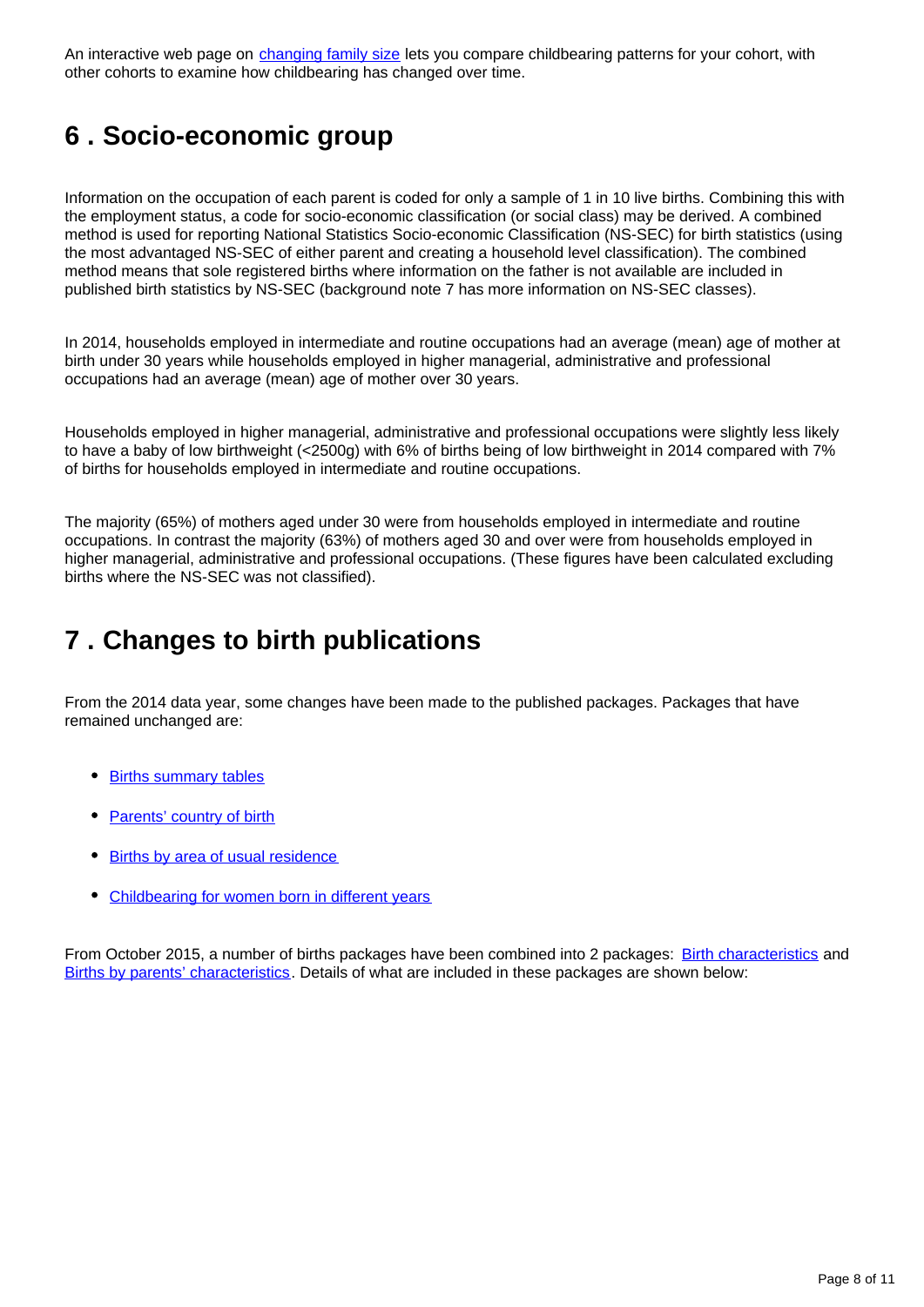- **Birth characteristics** provides summary statistics on stillbirths, including birthweight data for live and stillbirths by mother's area of usual residence and maternities, live births, and stillbirths in hospitals by area of occurrence. These tables also provide live birth statistics by month and quarter of occurrence, and maternity figures for multiple births and by place of birth. Prior to the 2014 data year, these statistics were published in separate releases: [Characteristics of birth 1](http://www.ons.gov.uk/ons/rel/vsob1/characteristics-of-birth-1--england-and-wales/index.html) and [Characteristics of birth 2](http://www.ons.gov.uk/ons/rel/vsob1/characteristics-of-birth-2--england-and-wales/index.html)
- **Births by parents' characteristics** provides live birth, stillbirth and maternity statistics by age of mother, type of registration (within marriage/civil partnership, joint, sole), and average age of mother by birth order. It will also provide live birth statistics (numbers and rates) within and outside marriage/civil partnership, data on live births by age of mother and number of previous live-born children along with median birth intervals. Prior to the 2014 data year, these statistics were published in separate releases: [Characteristics](http://www.ons.gov.uk/ons/rel/vsob1/characteristics-of-Mother-1--england-and-wales/index.html)  [of mother 1,](http://www.ons.gov.uk/ons/rel/vsob1/characteristics-of-Mother-1--england-and-wales/index.html) [Characteristics of mother 2](http://www.ons.gov.uk/ons/rel/vsob1/characteristics-of-mother-2--england-and-wales/index.html) and [Further parental characteristics](http://www.ons.gov.uk/ons/rel/vsob1/further-parental-characteristics--england-and-wales/index.html)

### <span id="page-8-0"></span>**8 . Users and uses of birth statistics**

The Office for National Statistics uses birth statistics to produce population estimates and population projections at both national and subnational levels, quality assure census estimates, and report on social and demographic trends.

The Department of Health is an important user of birth statistics. Data are used, for example, to plan maternity services, inform policy decisions and monitor child mortality. The [Public Health Outcomes Framework](http://www.neighbourhood.statistics.gov.uk/HTMLDocs/dvc211/index.html) sets out the desired outcomes for public health and how these are measured. This includes indicators related to births. Similar indicators are also included within the [NHS Outcomes Framework](https://www.gov.uk/government/publications/nhs-outcomes-framework-2012-to-2013).

Birth statistics on low birthweight by NS-SEC are used as an [indicator of social mobility](https://www.gov.uk/government/publications/social-mobility-indicators) as there is a strong link between social background and low birth weight, and evidence suggests that children with low birth weight (less than 2,500g) tend to have poorer developmental outcomes than those weighing more than 2,500g at birth.

Local authorities and other government departments use birth statistics for planning and resource allocation. For example, local authorities use birth statistics to decide how many school places will be needed in a given area. The Department for Work and Pensions uses detailed birth statistics to feed into statistical models they use for pensions and benefits.

Other users include academics, demographers and health researchers who conduct research into trends and characteristics. Lobby groups use birth statistics to support their cause, for example, campaigns against school closures and midwife shortages. Special interest groups, such as Birth Choice UK, make the data available to enable comparisons between maternity units to help women choose where they might like to give birth. Retailers use birth data to inform future demand. Organisations such as Eurostat and the United Nations use birth statistics for making international comparisons. The media also report on key trends and statistics.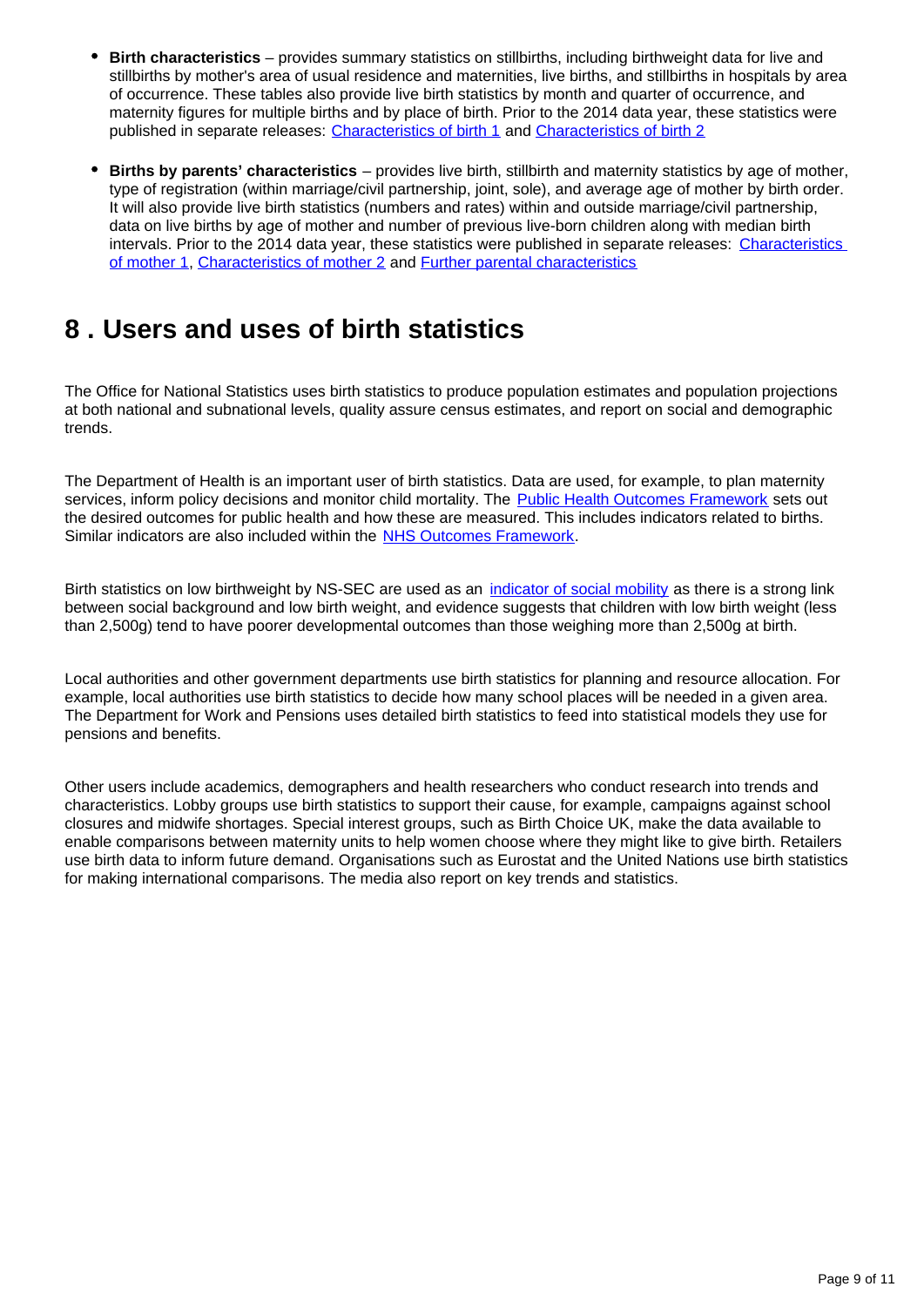# **9. Further information**

More data on [Births by parents' characteristics](http://www.ons.gov.uk/ons/publications/re-reference-tables.html?edition=tcm%3A77-401566) are available on our website. This also contains information on the other birth statistics packages released throughout the year and provides links to these releases on our website.

Publication dates for birth statistics are available on the [GOV.UK](https://www.gov.uk/government/statistics/announcements) release calendar, within ''Community and Society''.

[Quality and methodology information \(257.9 Kb Pdf\)](http://www.ons.gov.uk/ons/guide-method/method-quality/quality/quality-information/population/quality-and-methodology-information-for-birth-statistics.pdf) for births provides information on statistical quality and the methods used to compile the data.

Further information on data quality, legislation and procedures relating to births is available in the Births metadata [\(332.6 Kb Pdf\)](http://www.ons.gov.uk/ons/guide-method/user-guidance/health-and-life-events/births-metadata.pdf).

An [interactive mapping tool,](http://www.neighbourhood.statistics.gov.uk/HTMLDocs/dvc170/index.html) which enables trends in fertility to be analysed at the local level, is available.

For birth data for other UK countries, the [latest birth statistics for Northern Ireland](http://www.nisra.gov.uk/demography/default.asp8.htm) and the [latest birth statistics for](http://www.gro-scotland.gov.uk/statistics-and-data/statistics/statistics-by-theme/vital-events/births)  [Scotland](http://www.gro-scotland.gov.uk/statistics-and-data/statistics/statistics-by-theme/vital-events/births) are available.

International comparisons of live birth rates are available in the Vital statistics: population and health reference [tables.](http://www.ons.gov.uk/ons/rel/vsob1/vital-statistics--population-and-health-reference-tables/index.html)

### **10. Background notes**

- 1. Birth figures are based on births occurring in the data year, but incorporate a small number of late registrations from births occurring in the previous year. More information can be found in the Births [metadata \(332.6 Kb Pdf\).](http://www.ons.gov.uk/ons/guide-method/user-guidance/health-and-life-events/births-metadata.pdf)
- 2. There is a large degree of comparability in birth statistics between countries within the UK. Any differences are believed to have a negligible impact on the comparability of the statistics. These differences are outlined in the **Quality and methodology information (257.9 Kb Pdf)** for births.
- 3. Percentages reported in this bulletin may not sum to 100 due to rounding.
- 4. The Human Fertilisation and Embryology Act 2008 contained provisions enabling 2 females in a same sex couple to register a birth from 1 September 2009 onwards. Due to the small numbers of births registered to same sex couples, births registered within a civil partnership are included with births registered within marriage. Births registered by a same sex couple outside of a civil partnership have been included with births registered outside marriage. The impact on 2014 birth statistics is negligible since only 0.1% of live births were registered to same sex couples. In 2014 there were 713 live births registered to same sex couples in a marriage/civil partnership and 277 live births registered to same sex couples outside a marriage/civil partnership. For births registered under the Human Fertilisation and Embryology Act 2008, the age of second parent has been included with age of father. Given the relatively small number of births registered to same sex couples, this has a negligible impact on the statistics.
- 5. The standardised average (mean) age of mother is used in order to eliminate the impact of any changes in the distribution of the population by age and this enables trends over time to be analysed. Standardised means are calculated using rates per 1,000 female population by single year of age of mother.
- 6. The average age at first birth is based on the birth order for all births whether inside or outside marriage. For birth registrations before May 2012, the number of previous births was only collected for births within marriage, this partial information on birth order from registration data was supplemented with data from the General Lifestyle Survey (formerly known as the General Household Survey) to give estimates of true birth order. During May 2012 changes to the Population Statistics Act were implemented. Information on the number of previous children is now collected from all mothers at birth registration and not just from married women. In 2012, these 2 datasets were combined to produce estimates of the average age at first birth. From 2013, all data on previous live births are taken from the birth registrations, rather than the General Lifestyle survey.

A report describing the [changes that have occurred to our birth statistics \(538.8 Kb Pdf\)](http://www.ons.gov.uk/ons/guide-method/user-guidance/health-and-life-events/quality-assurance-of-new-data-on-birth-registrations.pdf) as a result of improvements to the Population Statistics Act is available. It provides background to the changes and provides high level findings from the new data collected in 2012 and 2013.